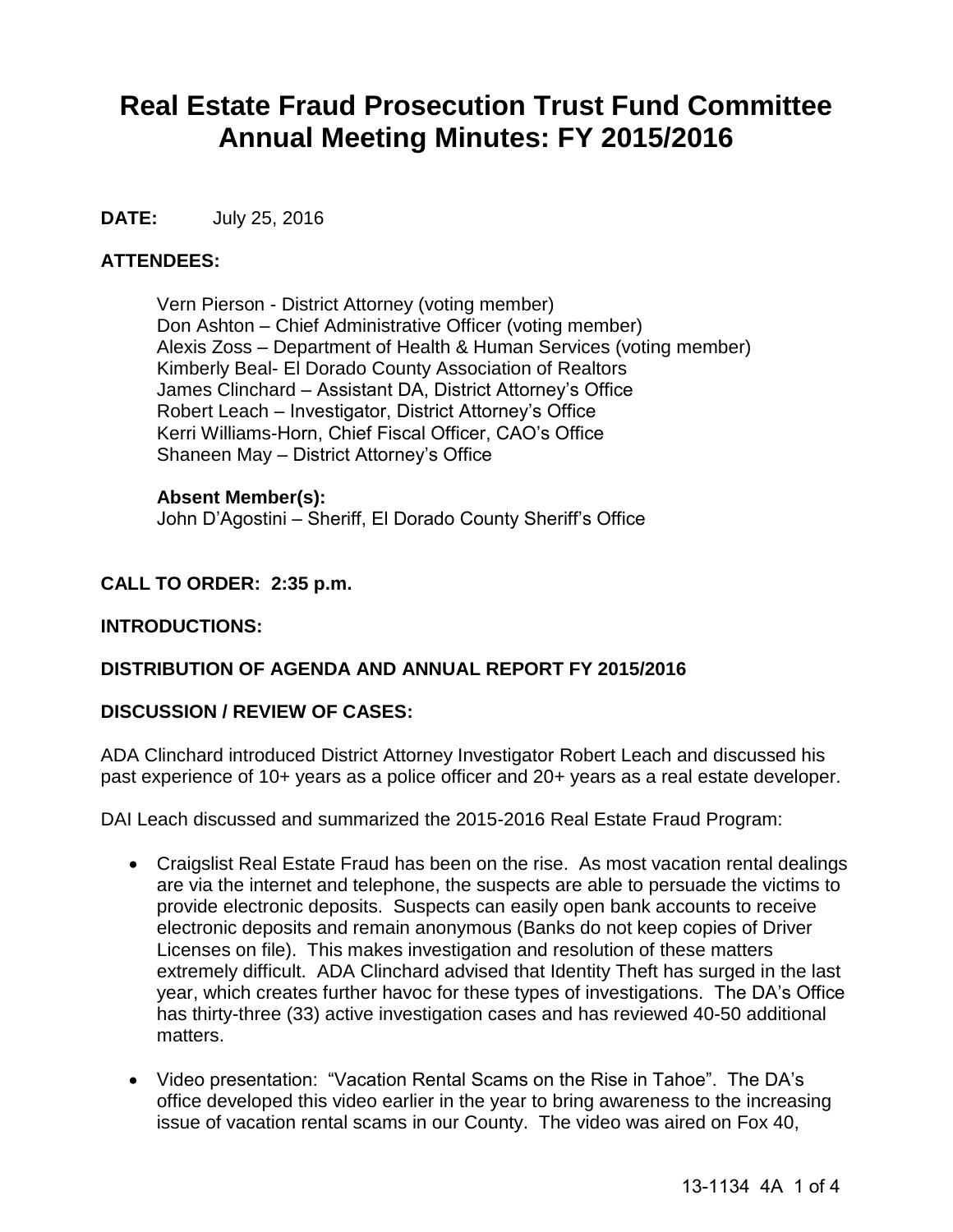Facebook, YouTube, and television stations in the Bay Area (as many Bay Area residents travel to the South Lake Tahoe area for vacation). The video was also shared with mortgage consultants and lender offices, in addition to articles pertaining to the video in newsprint throughout our County and the Bay Area. We plan to share the video again prior to the winter vacation season.

- Discussion of ongoing investigations. We currently have four (4) cases that equal more than a million dollars in loss.
- Many matters pertain to family members, especially senior citizens. Alexis Zoss inquired if the DA's Office works with the Public Guardian. DAI Leach stated we work with the attorneys at the Senior Center on several matters. Most matters include quite a bit of investigation just to determine if it is a civil or criminal matter.
- Home defaults have decreased, however Kimberly Beal clarified that all defaults are still receiving the District Attorney notices.
- Another increasing concern is Professional Criminals ie. white collar fraud, crooks and scammers. As the economy rises, so does embezzlement. House sales are on the rise – along with fake real estate offers via the internet.

# **OUTREACH:**

- DAI Leach states that he talks to many real estate individuals, however he would like to set up a meeting with a larger crowd.
- Leach would also like to reach out to rental companies. Kimberly Beal offers to share information with both the Placerville and South Lake Tahoe Realtor Associations.
- Leach recommends collaborating with additional outside agencies. He would like to enlist the support of DOJ and Federal agencies. ADA Clinchard stated that we may be able to reach out to the US Attorney Mortgage Fraud Task Force.
- Leach also recommends reaching out to Senior Centers and organizations that provide services to seniors.
- Discussion of possible awareness training to County Clerk personnel how to spot scams.

 $111$ 

 $11<sup>1</sup>$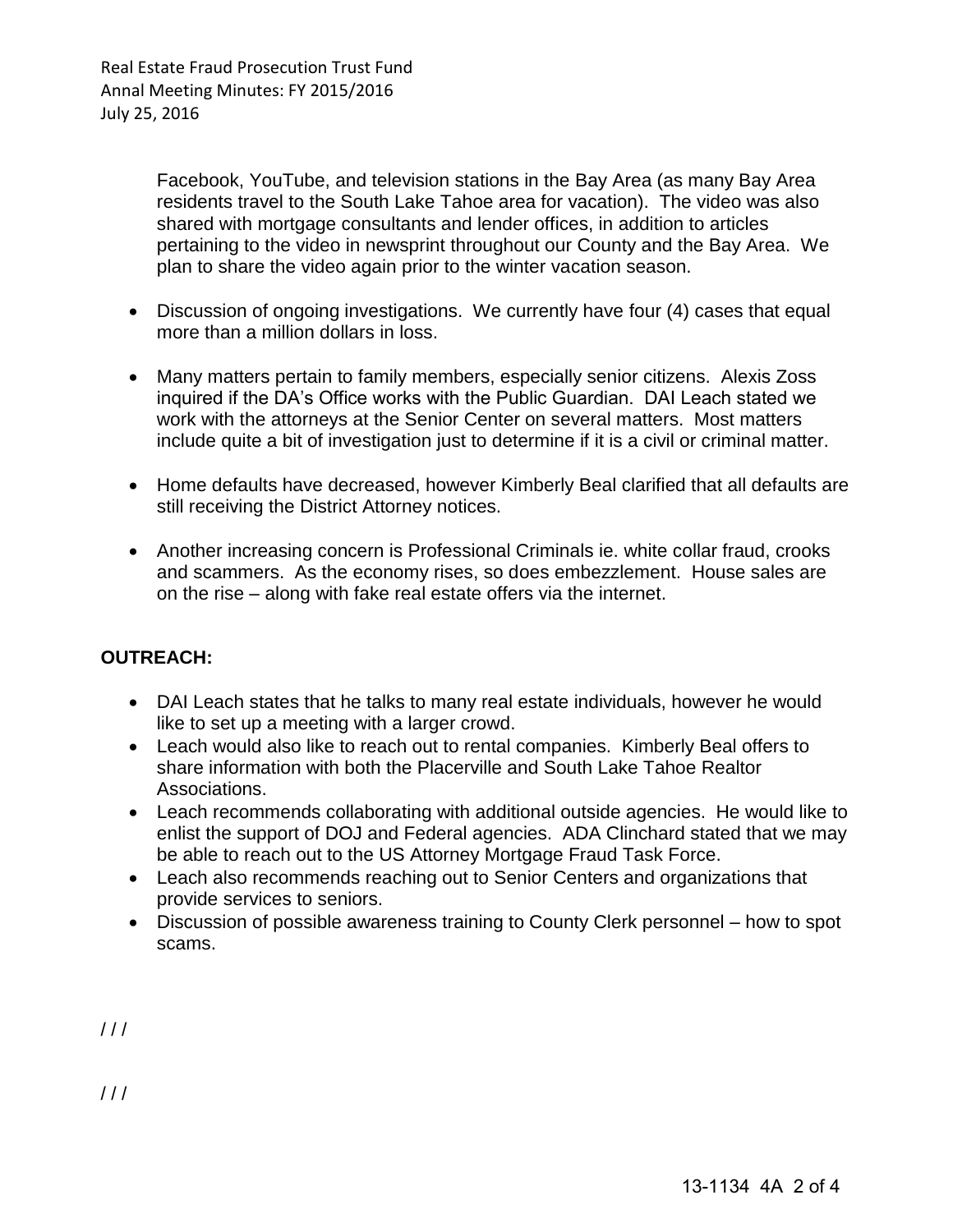# **FY 15/16 EXPENDITURE REPORT:**

- Discussion:
	- o Vern Pierson stated the Annual Expenditure Report did not include the Professional Services charge of \$1,495.00 for the "Vacation Rental Scams on the Rise in Tahoe" Video.
	- o Kerri Williams-Horn requested the expenditures be amended to the total amount of \$79,079.37.

| Trust Fund Beginning Balance as of July 1, 2015<br><b>Revenue from Recorded Documents</b><br>Interest<br>Unadjusted Ending Balance as of June 30, 2016 | \$152,499.96<br>130,960.80<br>977.45<br>\$284,438.21 |
|--------------------------------------------------------------------------------------------------------------------------------------------------------|------------------------------------------------------|
| Total Expenditures FY 15/16                                                                                                                            | \$79,079.37                                          |
| <b>Adjusted Ending Fund Balance</b>                                                                                                                    | \$205,358.84                                         |

- Vote approving transfer of \$79,079.37 from Trust Fund:
	- o Motion by: DON ASHTON
	- o Second by: VERN PIERSON
	- o Approved by all voting members: VERN PIERSON, DON ASHTON and ALEXIS ZOSS.
- District Attorney Vern Pierson to present this report at the Board of Supervisors Meeting on August 2, 2016.

**MEETING ADJOURNED:** 3:20 p.m.

.